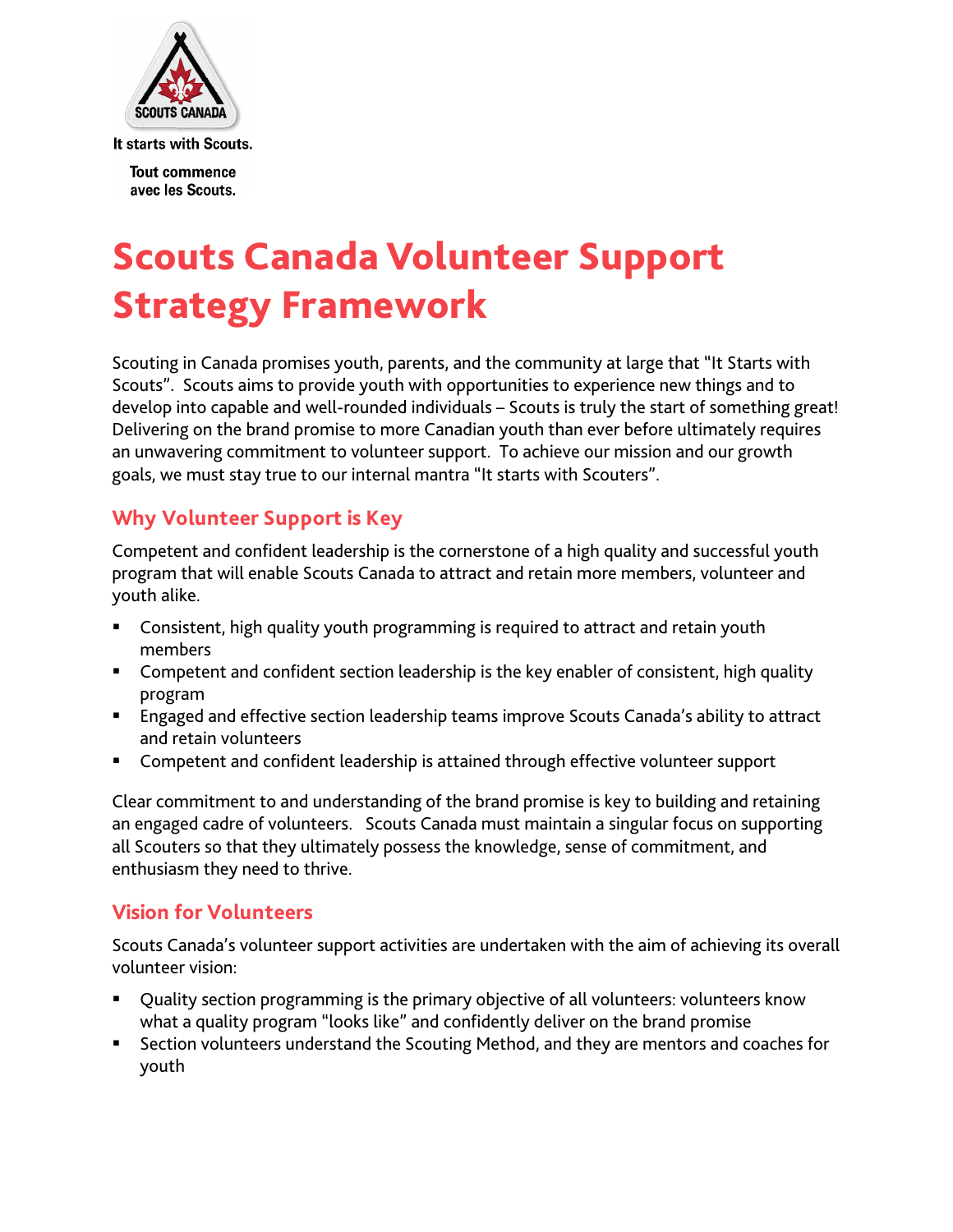

**Tout commence** avec les Scouts.

- Volunteers feel empowered, a sense of belonging, and a commitment to the Scouting Mission
- **U** Volunteers believe that participation in Scouting has value for them as individuals and that they can contribute to Scouting from Day 1
- **U** Volunteers are not in this alone: there are other volunteers willing and able to support them to achieve success
- Volunteers derive value from developmental experiences attended
- All volunteers receive the feedback necessary to help them grow

# **Five Pillar Approach to Volunteer Support**

Achieving the volunteer vision requires a holistic and sustained approach to volunteer engagement and support. Volunteer performance and engagement are underpinned by five key pillars: orientation, program tools, formal training, in person support, and feedback & recognition. The activity undertaken to deliver on these five pillars must be the primary focus of all Support Scouters and employees. Specific attention must be paid to successful initiation and support of new volunteers such that their first experiences as members are positive and fulfilling.

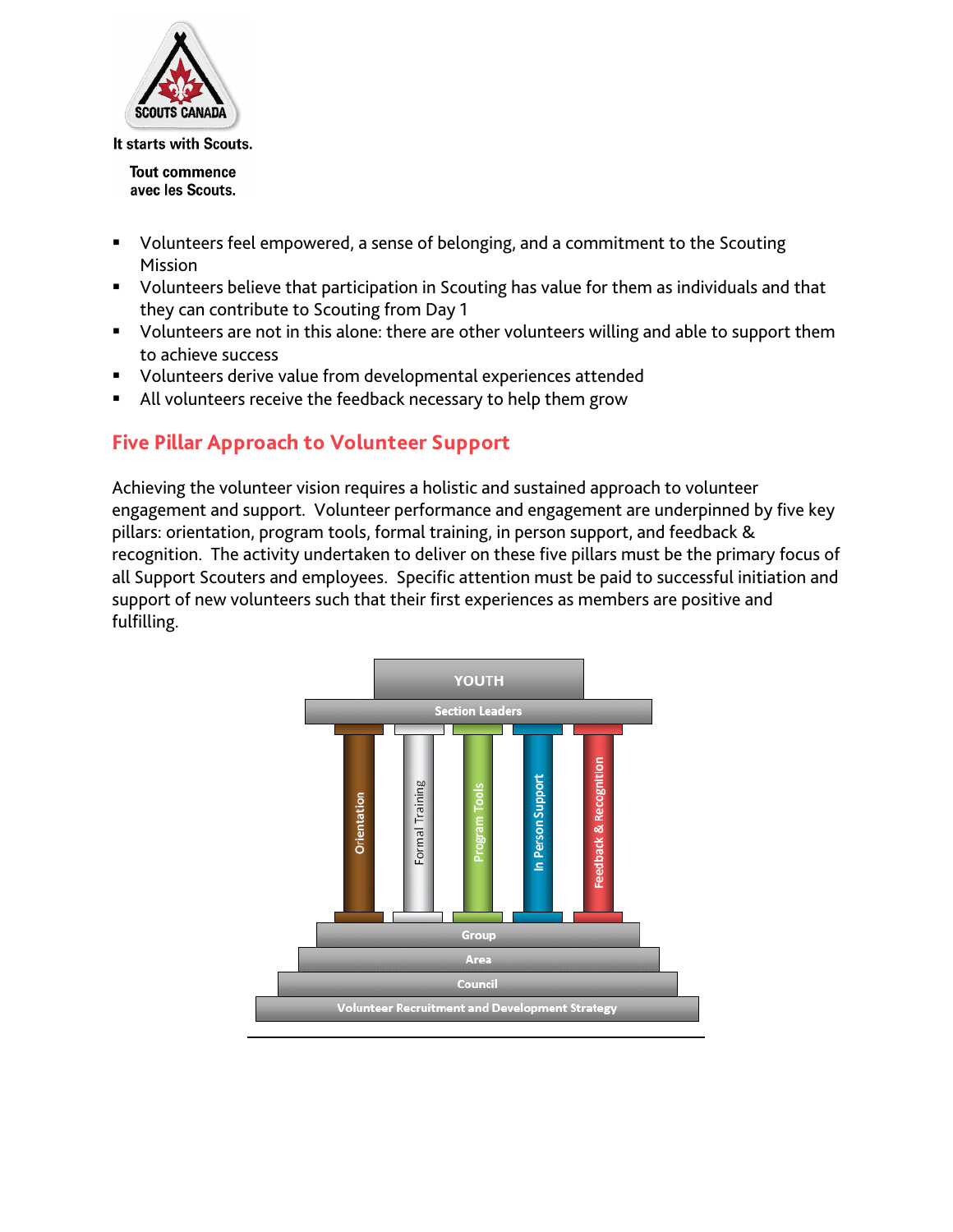

**Tout commence** avec les Scouts.

Each of the five pillars is comprised of key support activities and behaviours alongside associated standards and tools. These standards and tools are maintained as part of the Volunteer Support Toolkit (www.scouts.ca/vstk).

The aim of each of the five pillars is summarized below.

#### **Orientation**

- Each new volunteer is appropriately screened and provided with an orientation to Scouting that is facilitated by the New Scouter Welcome Kit (NSWK). The aim of the orientation is to:
	- 1. Welcome the volunteer and set him/her up for success
	- 2. Provide a clear understanding of the brand promise and how it relates to program
	- 3. Clarify expectations, program goals and standards
	- 4. Outline the overall volunteer support strategy and approach
	- 5. Outline local support and opportunities for training

#### **Program Tools**

- Each volunteer is aware of and has access to the key program resources that enable him/her to plan and execute high quality programs that are aligned with Scouts Canada's standards. Each volunteer believes that these tools add value and contribute to his/her effectiveness as a volunteer.
- Examples of these resources include:
	- 1. Program Leader Handbooks in both electronic and paper formats
	- 2. Section specific Jumpstarts (ie prepared programming)
	- 3. Program planning aids including the prepared programming calendar and Scouter Wiki
	- 4. Scouts Canada program standards and accompanying Quality Section Award

#### **Formal Training**

- Each volunteer has access to relevant and high quality training opportunities that assist him/her in developing the knowledge, skills, and attitude required to function effectively as a Scouts Canada volunteer. Each volunteer understands the benefits of available training and derives value from training attended.
	- Scouts Canada directly manages content and delivery of training including Wood Badge I and Wood Badge II (program planning and delivery courses) and Outdoor skills courses.
	- It is equally important for Scouting volunteers to engage in other personal development activities that improve their capacity; these would include accreditation from other agencies (e.g. First Aid, Recreational Canoeing) as well as participation in specific skills workshops.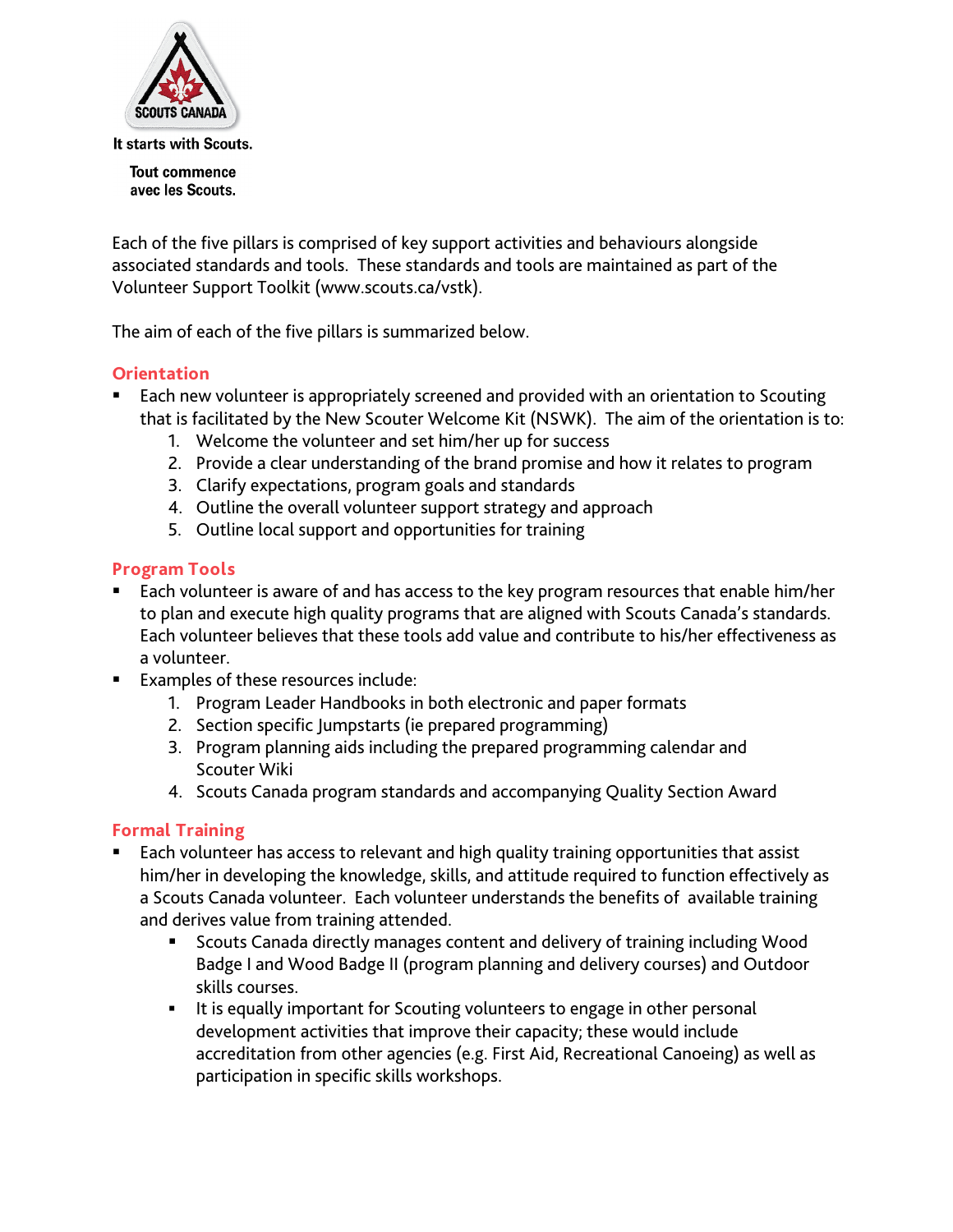

**Tout commence** avec les Scouts.

#### **In Person Support**

- Each volunteer receives the personal, face-to-face support required for him/her to thrive. This support can take many forms and be provided by a variety of individuals including Section Scouters, Group Commissioners, Service Team members, and Council staff. The focus of in person support is to assist volunteers in planning for success and identifying skills and resources that would help to increase the capacity of their leadership team with the aim of enhancing overall program quality. Modelling the key elements of the brand promise is of paramount importance.
- **IF In Person Support is further defined by:** 
	- 1. A desire to lead by example and support shared leadership
	- 2. Minimum servicing standards
	- 3. Tools to support effective volunteer support by Group and Area Commissioners

#### **Feedback & Recognition**

- Each volunteer receives relevant and timely feedback and recognition for his/her contributions to Scouting. Each and every volunteer feels appreciated and understands how his/her individual performance relates to the overall goals of the organization. Effective feedback and recognition is supported by the following:
	- 1. Ongoing feedback in the form of coaching and mentoring by Support Scouters and Commissioners
	- 2. Frequent informal recognition of contributions
	- 3. Formal Scouts Canada recognition programs: Milestone Recognition for years of service and Outstanding Service Recognition for quality of service
	- 4. Assessment of results against overall program and organizational objectives

## **Desired Outcomes**

Implementation of the Volunteer Support Strategy will be measured and tracked with the aim of achieving the following outcomes by 2014:

- 1. 75% of new volunteers are recruited and registered by August 31 in prior Scouting year
- 2. Orientation and NSWK provided to all new volunteers within 2 weeks of accepting volunteer role
- 3. 100% volunteers trained with Wood Badge I for their primary role
- 4. Training quality is measured at each Scouts Canada accredited course; 60% of participants strongly agree with core quality statements
- 5. 80% of sections achieve the Quality Section Award
- 6. Each Section, Group and Area receives three service visits annually
- 7. Each volunteer receives personal feedback 3 times annually